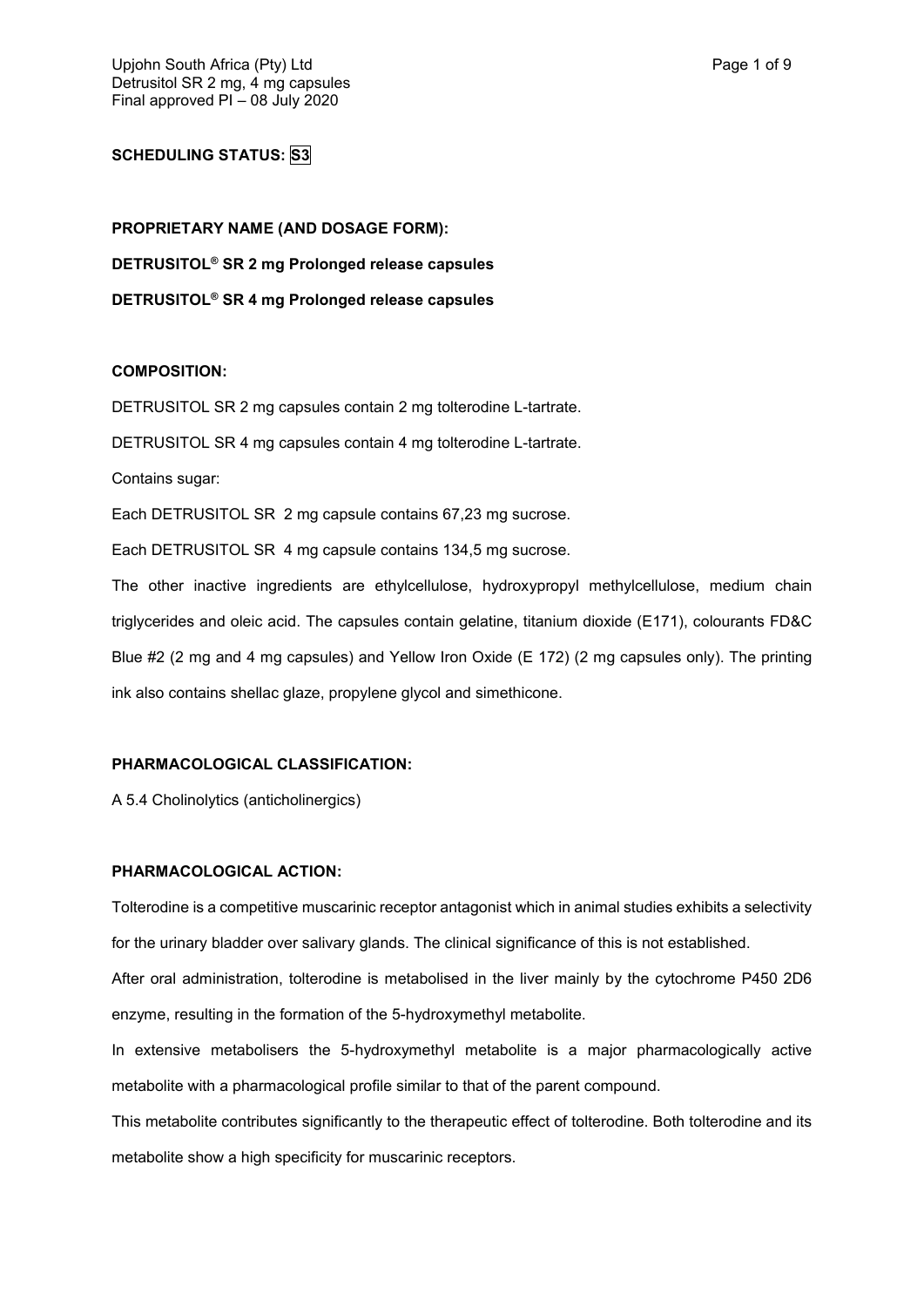Both tolterodine and the 5-hydroxymethyl metabolite reach maximum serum concentrations 2 – 6 hours after administration of a 4 mg tolterodine prolonged release capsule. The pharmacokinetics is linear in the therapeutic dosage range. Tolterodine is mainly metabolised by the polymorphic enzyme CYP2D6 leading to the formation of a pharmacologically active 5-hydroxymethyl metabolite. The systemic serum clearance of tolterodine in extensive metabolisers is about 30 L/h.

The half-life for tolterodine given as the prolonged release capsule is approximately 6 hours and the half-life of the 5-hydroxymethyl metabolite is the same. In poor metabolisers (deficient of CYP2D6) tolterodine is dealkylated via CYP3A isoenzymes whereby N-dealkylated tolterodine is formed which does not contribute to the clinical effect. After administration of tolterodine 4 mg prolonged release capsules the half-life of tolterodine is approximately 11 hours in poor metabolisers.

The reduced clearance of the parent compound in poor metabolisers leads to increased concentrations of tolterodine (about 7-fold) associated with undetectable concentrations of the 5-hydroxymethyl metabolite. As a result, the exposure (AUC) of unbound tolterodine in poor metabolisers is similar to the combined exposure of unbound tolterodine and the 5-hydroxymethyl metabolite in patients with CYP2D6 activity given the same dosage regimen. The safety, tolerability and clinical response are similar irrespective of phenotype. Steady state concentrations are reached within 4 days after administration of tolterodine 4 mg prolonged release capsules.

The absolute bioavailability of tolterodine is 65 % in poor metabolisers (devoid of CYP2D6) and 17 % in extensive metabolisers.

Tolterodine and the 5-hydroxymethyl metabolite bind primarily to orosomucoid. The unbound fractions are 3,7 % and 36 % respectively. The volume of distribution of tolterodine is 113 L. The excretion of radioactivity after administration of [<sup>14</sup>C]- tolterodine is approximately 77 % in urine and 17 % in faeces. Less than 1 % of the dose is excreted as unchanged drug and about 4 % as the 5-hydroxymethyl metabolite. The carboxylated metabolite and the corresponding dealkylated metabolite account for about 51 % and 29 % of the urinary recovery, respectively. About 2-fold higher exposure of unbound tolterodine and the 5-hydroxymethyl metabolite is found in liver cirrhosis subjects.

#### **INDICATIONS:**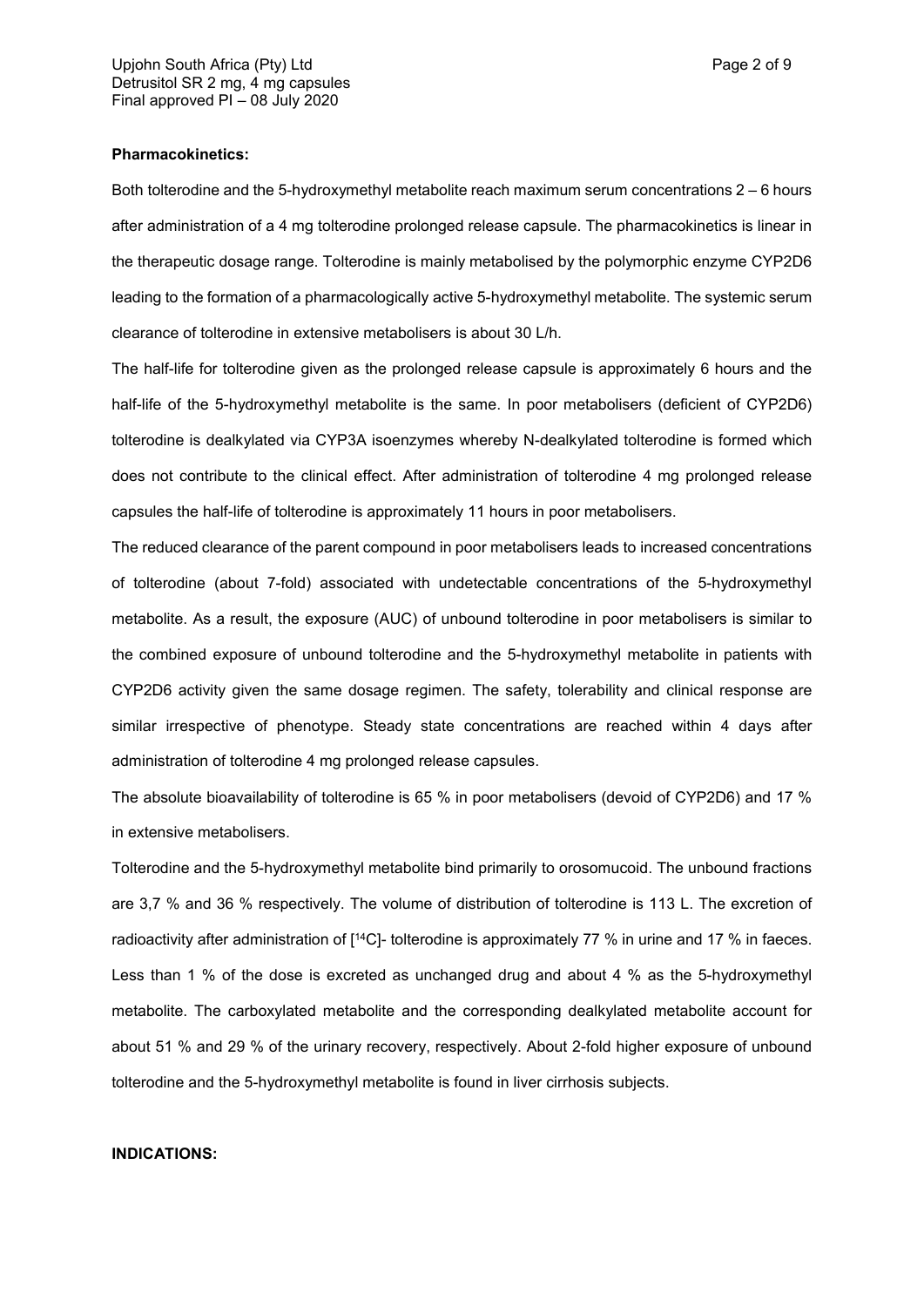DETRUSITOL SR capsules are indicated for the treatment of overactive bladder with symptoms of urinary urgency, frequency and/or urge incontinence.

### **CONTRAINDICATIONS:**

DETRUSITOL SR is contraindicated in patients with:

- Known hypersensitivity to tolterodine or excipients.
- Urinary retention.
- **•** Gastric retention.
- Uncontrolled narrow angle glaucoma.
- Myasthenia gravis.
- Severe ulcerative colitis.
- Toxic megacolon.

Safety and efficacy in children have not yet been established.

#### **WARNINGS:**

DETRUSITOL SR should be used with caution in the following patients:

- At risk of urinary retention.
- Controlled narrow angle glaucoma.
- At risk of decreased gastrointestinal motility obstructive disorders e.g. pyloric stenosis.
- With impaired renal function.
- With impaired hepatic function.
- With myasthenia gravis.
- Autonomic neuropathy.
- Hiatus hernia.

Organic causes for urgency, frequency and/or urge incontinence should be excluded before considering treatment with DETRUSITOL SR.

# **INTERACTIONS:**

Concomitant medication with other medicines that possess anticholinergic properties may result in more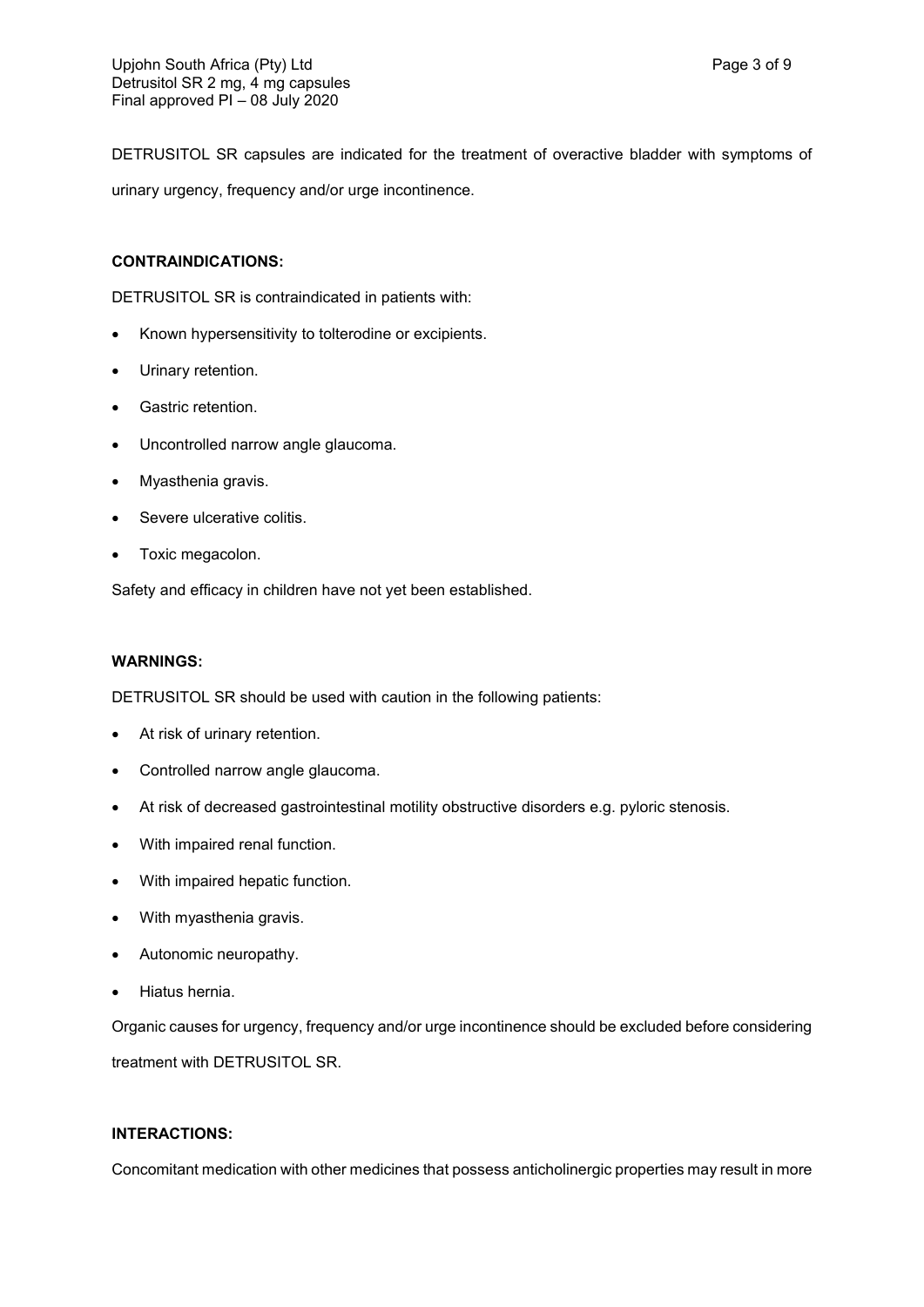pronounced therapeutic effect and side effects. Conversely, the therapeutic effect of DETRUSITOL SR capsules may be reduced by concomitant administration of cholinergic receptor agonists. The effects of prokinetics like metoclopramide and cisapride may be decreased by DETRUSITOL SR capsules. Pharmacokinetic interaction is possible with other drugs metabolised by or inhibiting cytochrome P450

2D6 e.g. fluoxetine. Concomitant treatment with fluoxetine results in a 25 % increase in the combined exposure of unbound DETRUSITOL SR capsules and the equipotent metabolite. No dosage adjustment is usually required.

A clinical study with marker drugs for the major P450 isoenzymes has not shown any evidence that the activity of CYP2D6, 2C19, 2C9, 3A4 or 1A2 will be inhibited by DETRUSITOL SR.

Patients on concomitant medication with potent cytochrome P4503A4 inhibitors e.g. macrolide antibiotics (erythromycin and clarithromycin) or azole antifungal agents (e.g. ketoconazole, itraconazole and miconazole) should be treated with caution. Ketoconazole, a potent inhibitor of cytochrome P4503A4, significantly increased plasma concentrations of tolterodine when co-administered to poor metabolisers (i.e. patients devoid of cytochrome P4502D6 metabolic pathway) (see DOSAGE AND DIRECTIONS FOR USE).

Prolongation of the QTc interval has occurred and should be considered in patients who are taking Class IA (e.g. quinidine, procainamide) or Class III (e.g. amiodarone, sotalol) antiarrhythmic medications.

No interaction with warfarin or combined oral contraceptives (ethinyl oestradiol/ levonorgestrel) occurs. Co-administration with diuretic agents (indapamide, hydrochlorothiazide, triamterene or furosemide) does not cause any adverse ECG effects.

#### **PREGNANCY AND LACTATION:**

The safety of this medicine has not been established in pregnant and breastfeeding women. Women of childbearing potential should be advised to ensure adequate contraceptive cover.

#### **DOSAGE AND DIRECTIONS FOR USE:**

DETRUSITOL SR 2 mg and 4 mg capsules can be taken with or without food and must be swallowed whole.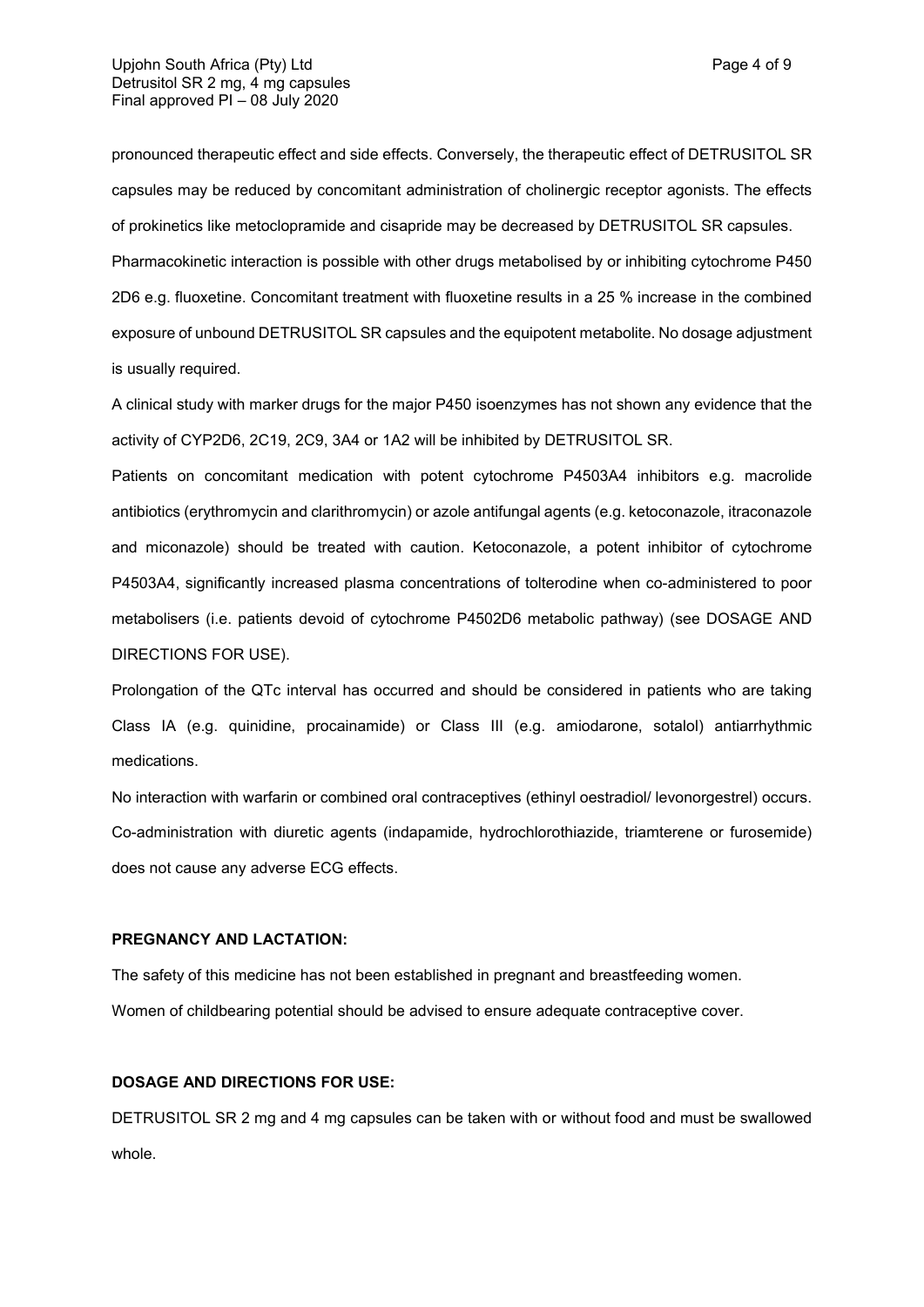# **Adults:**

The recommended dose is 4 mg once daily. The total daily dose may be reduced to 2 mg, based on individual tolerability.

### **Use in impaired renal or hepatic function:**

The recommended dose is 2 mg once daily.

For patients receiving ketoconazole or other potent cytochrome P4503A4 inhibitors, the recommended

daily dose is 2 mg.

After 6 months of treatment, the need for further treatment should be reconsidered.

### **SIDE EFFECTS AND SPECIAL PRECAUTIONS:**

#### **Side effects:**

DETRUSITOL SR may cause mild to moderate antimuscarinic effects, like dryness of the mouth, dyspepsia and reduced lacrimation.

The side effects reported in clinical trials were categorised utilising the incidence rate as follows: Very common:  $\geq$  1/10 ( $\geq$  10 %); Common:  $\geq$  1/100 and < 1/10 ( $\geq$  1 % and < 10 %); Uncommon:  $\geq$  1/1 000 and <  $1/100$  ( $\geq 0.1$  % and < 1 %); Rare:  $\geq 1/10$  000 and <  $1/1000$  ( $\geq 0.01$  % and < 0.1 %).

| <b>System Organ Class</b>   | <b>Frequency</b> | <b>Adverse events</b>                                                                 |
|-----------------------------|------------------|---------------------------------------------------------------------------------------|
| Infections and infestations | Common           | Bronchitis, sinusitis                                                                 |
| Immune system disorders     | Uncommon         | Allergic reactions                                                                    |
| Psychiatric disorders       | Uncommon         | Confusion                                                                             |
| Nervous system disorders    | Common           | Dizziness, headache, somnolence                                                       |
| Eye disorders               | Common           | Abnormal vision (including abnormal<br>accommodation), dry eyes (reduced lacrimation) |
| Ear and labyrinth disorders | Common           | Vertigo                                                                               |
| Vascular disorders          | Uncommon         | Flushed skin                                                                          |
| Gastrointestinal disorders  | Very common      | Dry mouth                                                                             |
|                             | Common           | Abdominal pain, constipation, dyspepsia, flatulence                                   |
|                             | Uncommon         | Gastroesophageal reflux                                                               |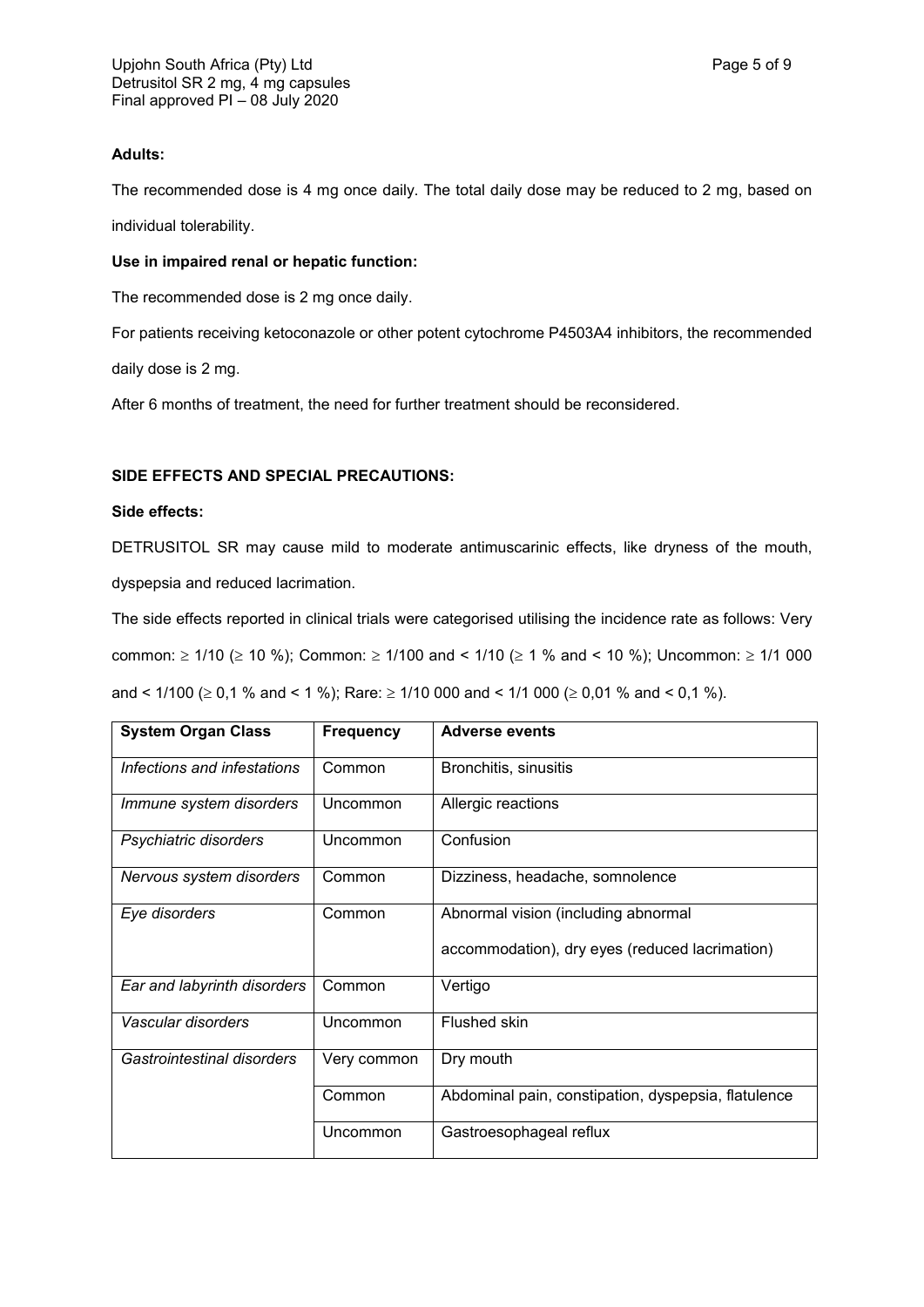| Skin and subcutaneous | Common   | Dry skin            |
|-----------------------|----------|---------------------|
| tissue disorders      |          |                     |
| Renal and urinary     | Common   | Dysuria             |
| disorders             | Uncommon | Urinary retention   |
| General disorders and | Common   | Chest pain, fatigue |
| administration site   |          |                     |
| conditions            |          |                     |
| Investigations        | Common   | Increased weight    |

The following side effects were reported during post-marketing surveillance:

*Immune system disorders:* Anaphylactoid reactions.

*Psychiatric disorders:* Disorientation, hallucinations.

*Nervous system disorders:* Memory impairment.

*Cardiac disorders:* Tachycardia, palpitations.

*Gastrointestinal disorders:* Diarrhoea.

*Skin and subcutaneous tissue disorders:* Angioedema.

*General disorders and administration site conditions:* Peripheral oedema.

Cases of aggravation of symptoms of dementia (e.g. confusion, disorientation, delusion) have been reported after DETRUSITOL SR therapy was initiated in patients taking cholinesterase inhibitors for the treatment of dementia.

### **Special precautions:**

#### *General:*

*Risk of urinary retention and gastric retention:* DETRUSITOL SR capsules should be administered with caution to patients with clinically significant bladder outflow obstruction because of the risk of urinary retention and to patients with gastrointestinal obstructive disorders, such as pyloric stenosis, because of the risk of gastric retention (see CONTRAINDICATIONS).

*Controlled narrow-angle glaucoma:* DETRUSITOL SR capsules should be used with caution in patients being treated for narrow-angle glaucoma.

*Reduced hepatic and renal function:* Patients with significantly reduced hepatic function and impaired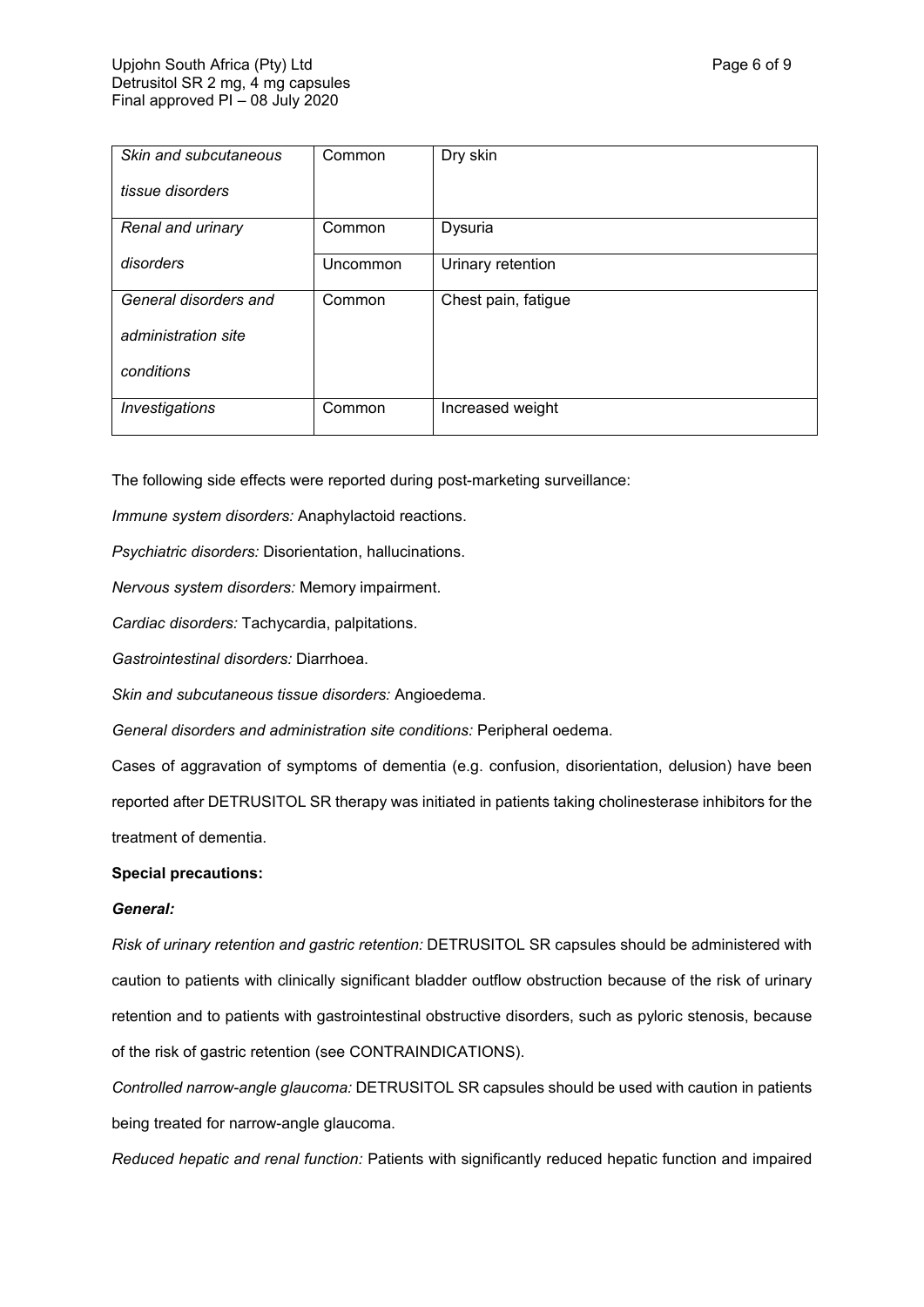renal function should not receive doses of DETRUSITOL SR capsules greater than 2 mg daily. Patients with renal impairment should be treated with caution.

Prolongation of the QTc interval has occurred in controlled studies using both therapeutic and higher doses of DETRUSITOL SR. These observations should be considered in clinical decisions to prescribe DETRUSITOL SR for patients with:

- Congenital or documented acquired QT prolongation.
- Patients who are taking Class IA (e.g. quinidine, procainamide) or Class III (e.g. amiodarone, sotalol) antiarrhythmic medications.

# **Effects on ability to drive and use machines:**

Since DETRUSITOL SR may cause accommodation disturbances and influence reaction time, the ability to drive and use machines may be negatively affected.

# **KNOWN SYMPTOMS OF OVERDOSAGE AND PARTICULARS OF ITS TREATMENT:**

The most severe adverse events observed were accommodation disturbances and micturition difficulties.

Overdosage with DETRUSITOL SR capsules can potentially result in severe central antimuscarinic effects and should be treated accordingly.

In the event of an overdose, treat with gastric lavage and give activated charcoal.

Standard supportive measures for managing QT prolongation should be adopted.

Treat the symptoms/signs as follows:

- Severe central anticholinergic effects (e.g. severe excitation, hallucinations) treat with physostigmine.
- Convulsions or pronounced excitation treat with benzodiazepines.
- Respiratory insufficiency treat with artificial ventilation.
- Tachycardia treat with beta-blockers.
- Urinary retention treat with catheterization.
- Mydriasis treat with pilocarpine eye drops and/or place patient in dark room.

# **IDENTIFICATION:**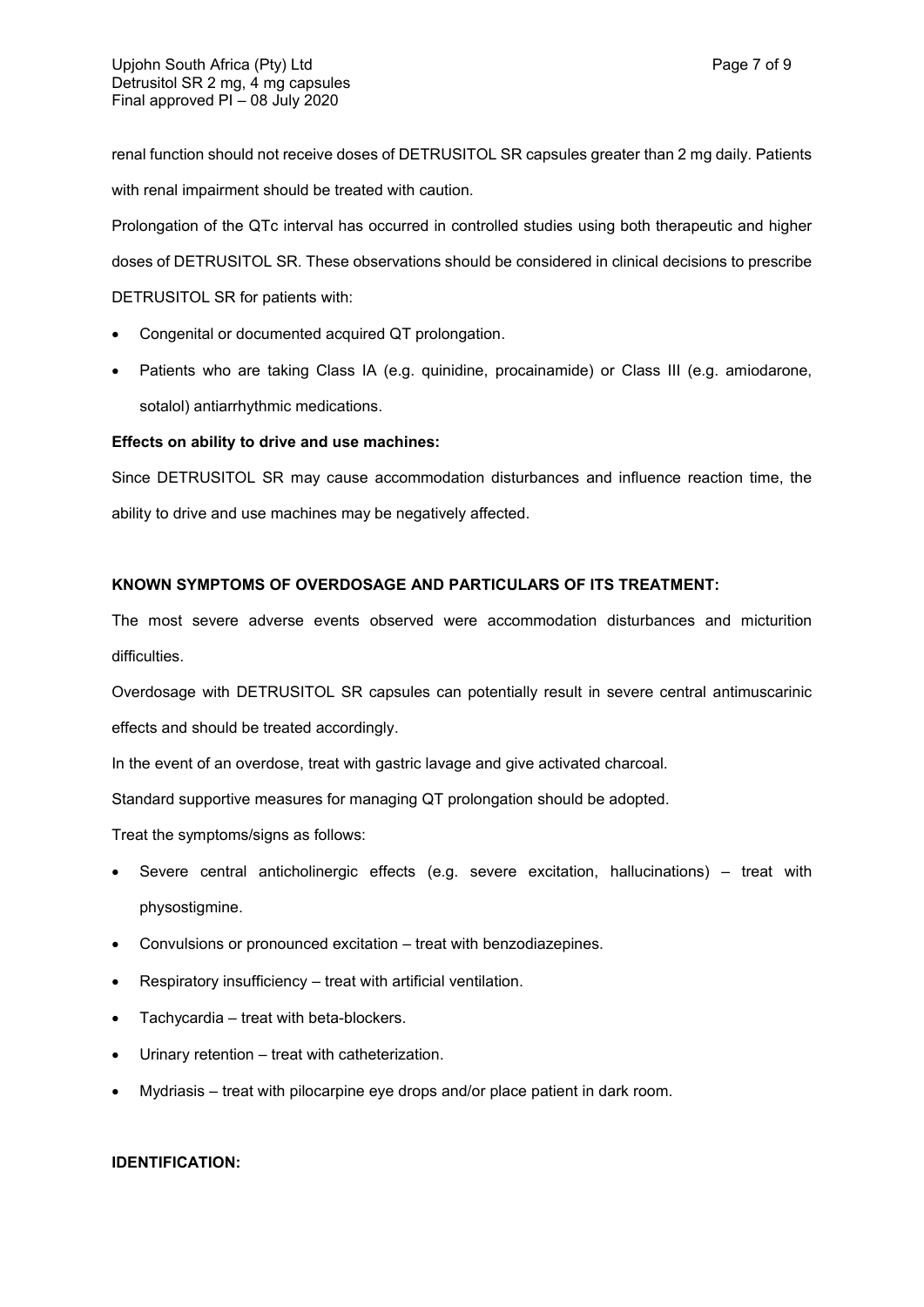DETRUSITOL SR 2 mg: Blue-green capsules with white printing (figurine and 2) containing multi-layer white film-coated beads.

DETRUSITOL SR 4 mg: Blue capsules with white printing (figurine and 4) containing multi-layer white film-coated beads.

### **PRESENTATION:**

DETRUSITOL SR capsules are available in white HDPE bottles each containing 30, 90 or 500 capsules or clear, colourless, PVC/PVDC film and aluminium foil blister strips containing either 7 or 14 capsules. Each strip is packed into an outer carton which may contain either 7, 28, 49, 84 or 280 capsules.

### **STORAGE INSTRUCTIONS:**

Store at or below 25 °C. KEEP OUT OF REACH OF CHILDREN.

### **REGISTRATION NUMBERS:**

DETRUSITOL SR 2 mg: 36/5.4/0448

DETRUSITOL SR 4 mg: 36/5.4/0449

# **NAME AND BUSINESS ADDRESS OF THE HOLDER OF THE REGISTRATION CERTIFICATE:**

Upjohn South Africa (Pty) Ltd 85 Bute Lane

Sandton, 2196

South Africa

# **DATE OF PUBLICATION OF THIS PACKAGE INSERT:**

09 September 2009

# **BOTSWANA: S2**

DETRUSITOL SR 2 mg – Reg. No.: BOT0801410